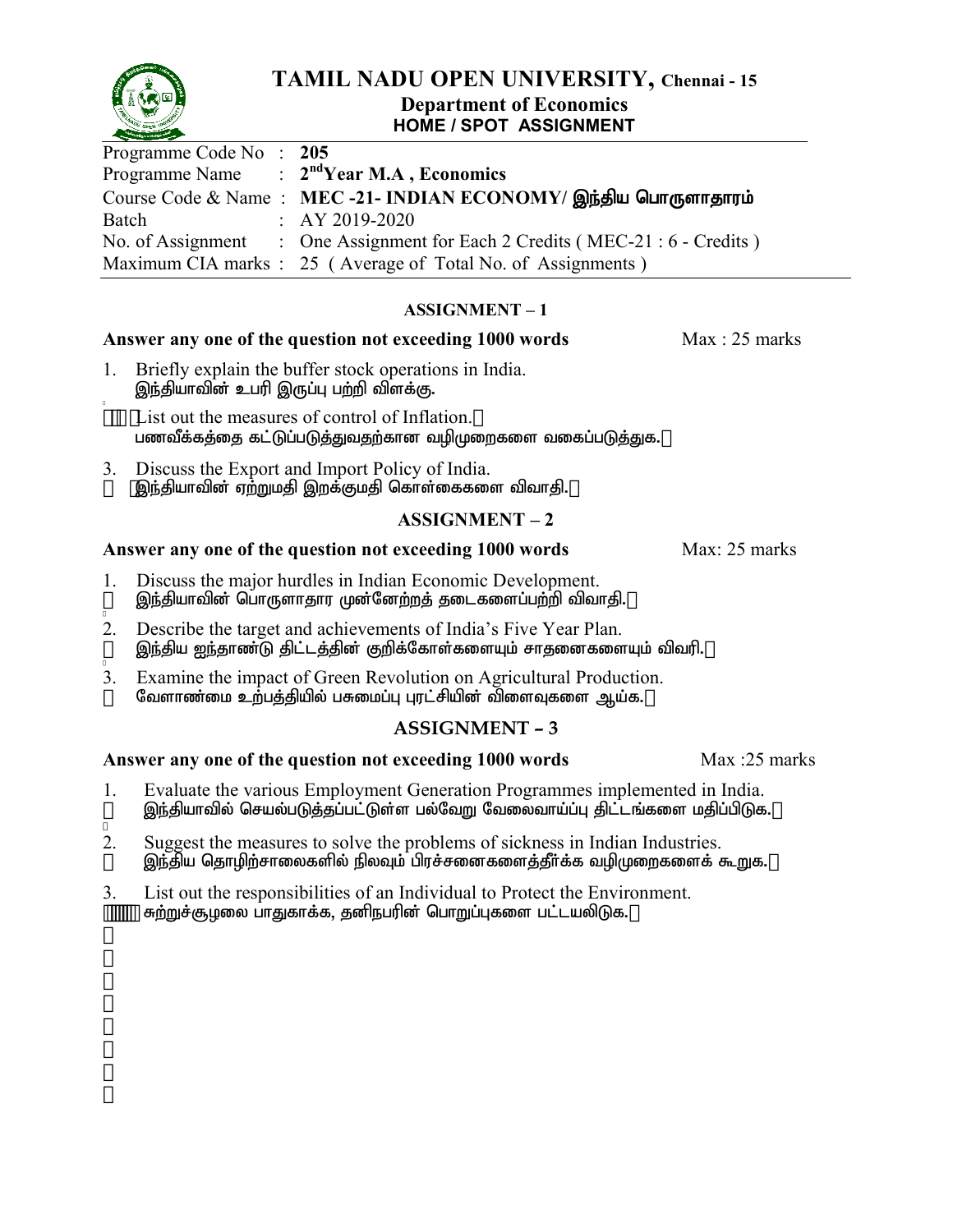

#### **TAMIL NADU OPEN UNIVERSITY, Chennai - 15 Department of Economics HOME / SPOT ASSIGNMENT**

| Programme Code No: 205 |                                                                              |
|------------------------|------------------------------------------------------------------------------|
|                        | Programme Name $\therefore$ 2 <sup>nd</sup> Year M.A, Economics              |
|                        | Course Code & Name: MEC-22 - MANAGERIAL ECONOMICS/                           |
|                        | மேலாண்மைப் பொருளாதாரம்                                                       |
| Batch                  | $\therefore$ AY 2019-2020                                                    |
|                        | No. of Assignment : One Assignment for Each 2 Credits (MEC-22 : 6 - Credits) |
|                        | Maximum CIA marks : 25 (Average of Total No. of Assignments)                 |

#### **ASSIGNMENT – 1**

#### **Answer any one of the question not exceeding 1000 words** Max :25 marks

- 1. Bring out the properties of Isoquant Curves. சமநோக்கு உற்பத்தி வளைகோட்டின் பண்புகளைத் தருக.
- 2. What is the nature and scope of Managerial Economics மேலாண்மை பொருளாதாரத்தின் தன்மை மற்றும் நோக்கம் என்ன?
- 3. What is Decision Making in Business? வணிக முடிவெடுக்கல் என்றால் என்ன?

#### **ASSIGNMENT – 2**

#### **Answer any one of the question not exceeding 1000 words** Max :25 marks

- 1. Explain the method of Demand Forecasting for different type Goods. பல்வேறு வகையான பொருட்களின் தேவையை முன்கனிக்குல் முறைகளை விளக்குக.
- 2. Explain Cost-output relationship in short run and long run. குறுகிய மற்றும் நீண்ட கால அடிப்படையில் செலவு-உற்பத்தித் தொடர்பினை விளக்குக.
- 3. How does a Monopoly firm discrimate Price to Maximise Profit? இலாப உச்சத்தை அடைவதற்காக ஓர் முற்றுரிமை நிறுவனம் விலை பேதத்தை எவ்வா<u>று</u> ஏற்படுத்துகிறது?

#### **ASSIGNMENT – 3**

- 1. Explain 'Kinked Demand Curve' under Oligopoly. சிற்றோர் உரிமைச் சந்தையில் ஏற்படும் இடைமுறிவுத் தேவை வினைகோட்டினை விளக்குக.
- 2. Discuss the need and significance of Cost-Benefit Analysis. செலவு-பயன் பகுப்பாய்விற்கான தேவை மற்றும் முக்கியத்துவம் பற்றி விவாதி.
- 3. Describe the features of Macro Economic Policies and its relevance in business. பேரியல் பொருளாதாரக் கொள்கைகளின் சிறப்பம்சங்கள் மற்றும் அதனுடனான வணிகச் சம்ப<u>ந்த</u>த்தை விவரி.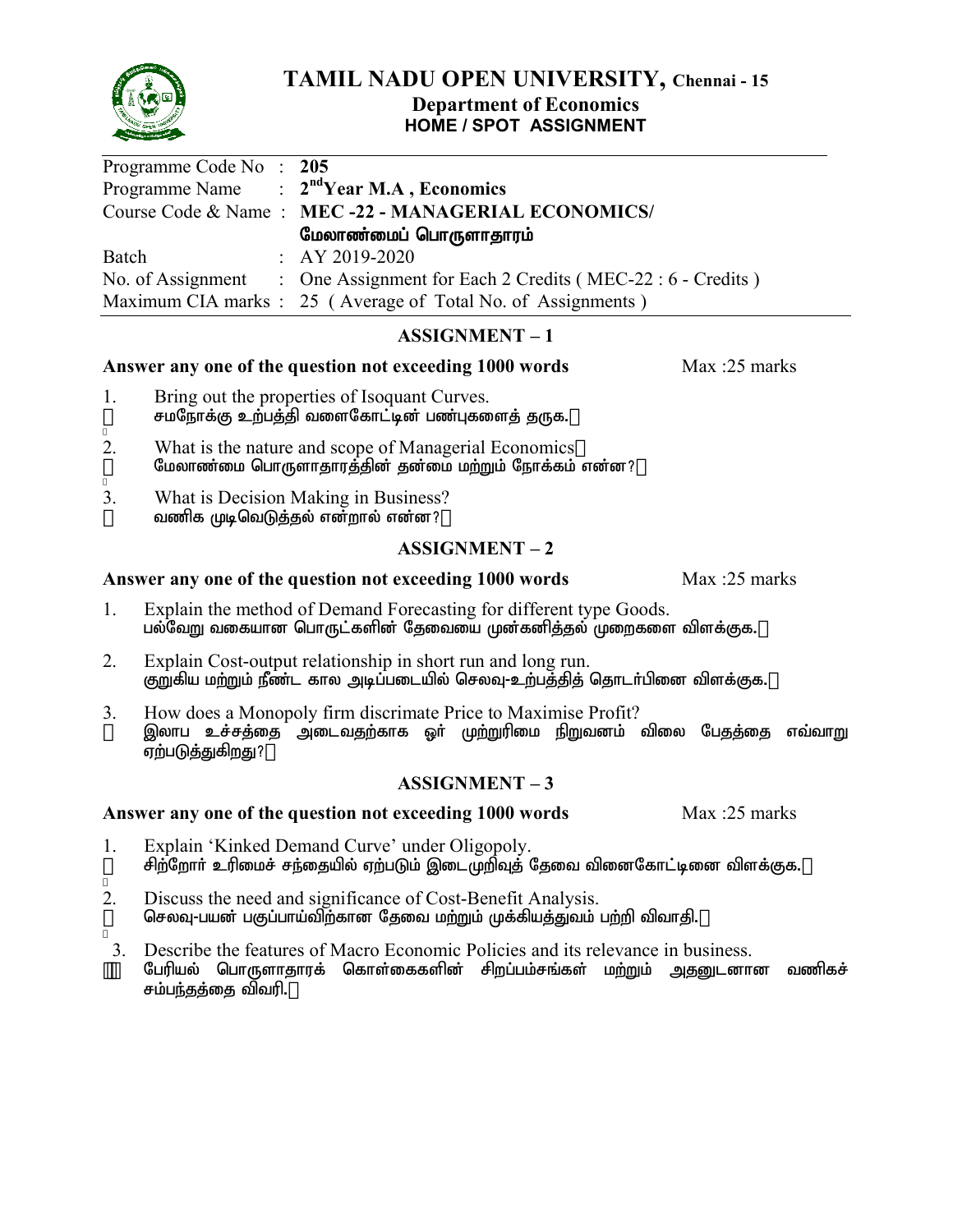

# **TAMIL NADU OPEN UNIVERSITY, Chennai - 15**

#### **Department of Economics HOME / SPOT ASSIGNMENT**

| Programme Code No: 205 | Programme Name : $2ndYear M.A$ , Economics                                   |
|------------------------|------------------------------------------------------------------------------|
|                        | Course Code & Name: MEC-23 - HUMAN RESOURCE MANAGEMENT /<br>மனிதவள மேலாண்மை  |
| Batch                  | $\therefore$ AY 2019-2020                                                    |
|                        | No. of Assignment : One Assignment for Each 2 Credits (MEC-23 : 6 - Credits) |
|                        | Maximum CIA marks : 25 (Average of Total No. of Assignments)                 |

#### **ASSIGNMENT – 1**

#### Answer any one of the question not exceeding 1000 words Max :25 marks

- 1. Explain the contents of Wage Policy in India. ,e;jpa Cjpaf; nfhs;ifapd; \$Wfis tpsf;Ff.
- 2. Explain the role of Human Resource Management in the Growth of an Economy. பொருளாதார வளர்ச்சியில் மனித வள மேலாண்மையின் பங்கினை விளக்குக.
- 3. List the benefits of Strategic Management. மூலோபாய மேலாண்மையின் நன்மைகளை பட்டியலிடுக.

#### **ASSIGNMENT – 2**

#### Answer any one of the question not exceeding 1000 words Max :25 marks

- 1. Explain the advantages of Human Resource Planning. மனிதவளத் திட்டமிடலின் நன்மைகளை விளக்குக.
- 2. Discuss the recruitment practices and its limitations in India. ஆட்சேர்ப்பு நடைமுறைகள் மற்றும் அதில் உள்ள குறைகளை விவாதி.
- 3. Describe about the factors that should be considered in Wage and Salary Administration. ஊதிய மற்றும் சம்பள மேலாண்மையில் கவனிக்கப்படவேண்டிய காரணிகளைப் பற்றி விவரி.

#### **ASSIGNMENT – 3**

- 1. Explain the various Techniques of Training. பல்வேறு வகையான பயிற்சி நுட்பங்களை விளக்குக.
- 2. Explain the Maslow's Theory of needs in Motivation with examples. ஊக்குவித்தலின் தேவைக்கான மாஸ்லோவின் கோட்பாட்டினை உதாரணத்துடன் விளக்குக.
- 3. Explain the detailed procedure for conducting personnel audit. பணியாளர்கள் தணிக்கையினை நடத்தும் முறைத்னை விரிவாக விவரி.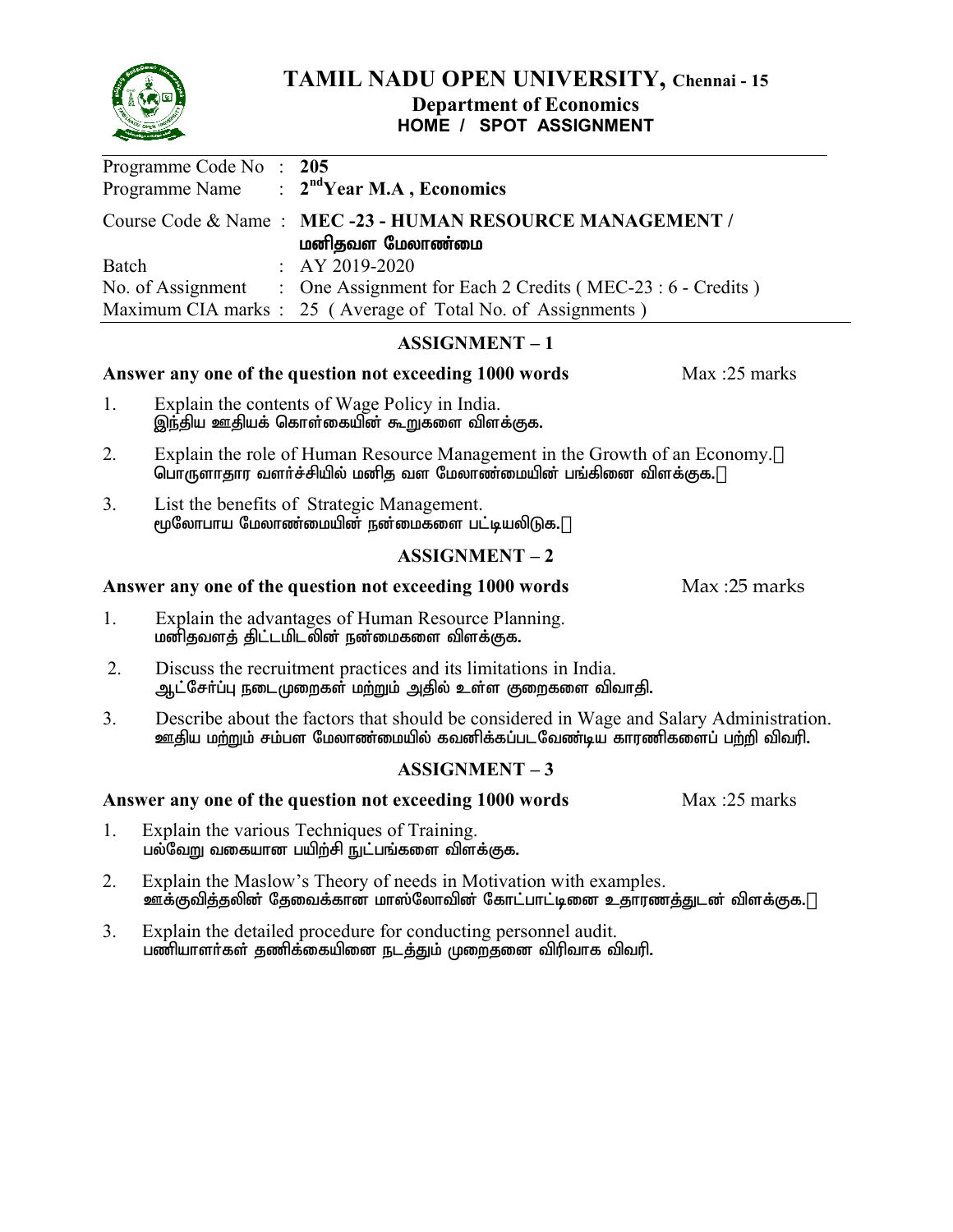

## **HOME / SPOT ASSIGNMENT**

| Programme Code No: 205                                                       |
|------------------------------------------------------------------------------|
| Programme Name : $2ndYear M.A$ , Economics                                   |
| Course Code & Name: MEC-24 - INTERNATIONAL ECONOMICS /                       |
| பன்னாட்டு பொருளாதாரம்                                                        |
| $\therefore$ AY 2019-2020                                                    |
| No. of Assignment : One Assignment for Each 2 Credits (MEC-24 : 6 - Credits) |
| Maximum CIA marks : 25 (Average of Total No. of Assignments)                 |
|                                                                              |

## **ASSIGNMENT – 1**

## Answer any one of the question not exceeding 1000 words Max :25 marks

- 1. State the Leontief Paradox. லியாண்டிஃப் முரண்பாட்டை குறிப்பிடுக.
- 2. Explain the advantages of Free Trade. ்தடையில்லா வர்த்தகத்தின் நன்மைகளை விளக்குக.
- 3. Explain the Theory of Comparative cost advantage. ஒப்பீட்டு விலை நன்மை பற்றிய கோட்பாட்டை விளக்குக.

## **ASSIGNMENT – 2**

## Answer any one of the question not exceeding 1000 words Max :25 marks

- 1. Explain the Hecksher–Ohlin theory of International trade. ஹெஷெர் - ஓலினின் பன்னாட்டு வாணிப கோட்பாட்டை விளக்குக.
- 2. Discuss the merits and demerits of fixed Exchange Rate System. நிலையான மாற்று விகித அமைப்பின் நன்மைகள் மற்றும் தீமைகளை விவாதி.
- 3. Explain the need for FDI in India. இந்தியாவில் அந்நிய நேரடி முதலீட்டு தேவை பற்றி விளக்குக.

## **ASSIGNMENT – 3**

- 1. Explain the functions of IMF. சா்வதேச நாணய நிதியத்தின் செயல்பாடுகளை விளக்குக.
- 2. Explain Heberler's Opportunity Cost Theory of International Trade. சர்வதேச வர்த்தகத்தின் ஹேபர்லரின் வாய்ப்பு வழிச்செலவுக் கோட்பாட்டின் தத்துவத்தை விளக்குக.
- 3. Discuss the Emergence of the EURO. <u>ஐரோப்பிய ஒன்றியத்தின் தோற்ற</u>ம் பற்றி விவாதிக்கவும்.